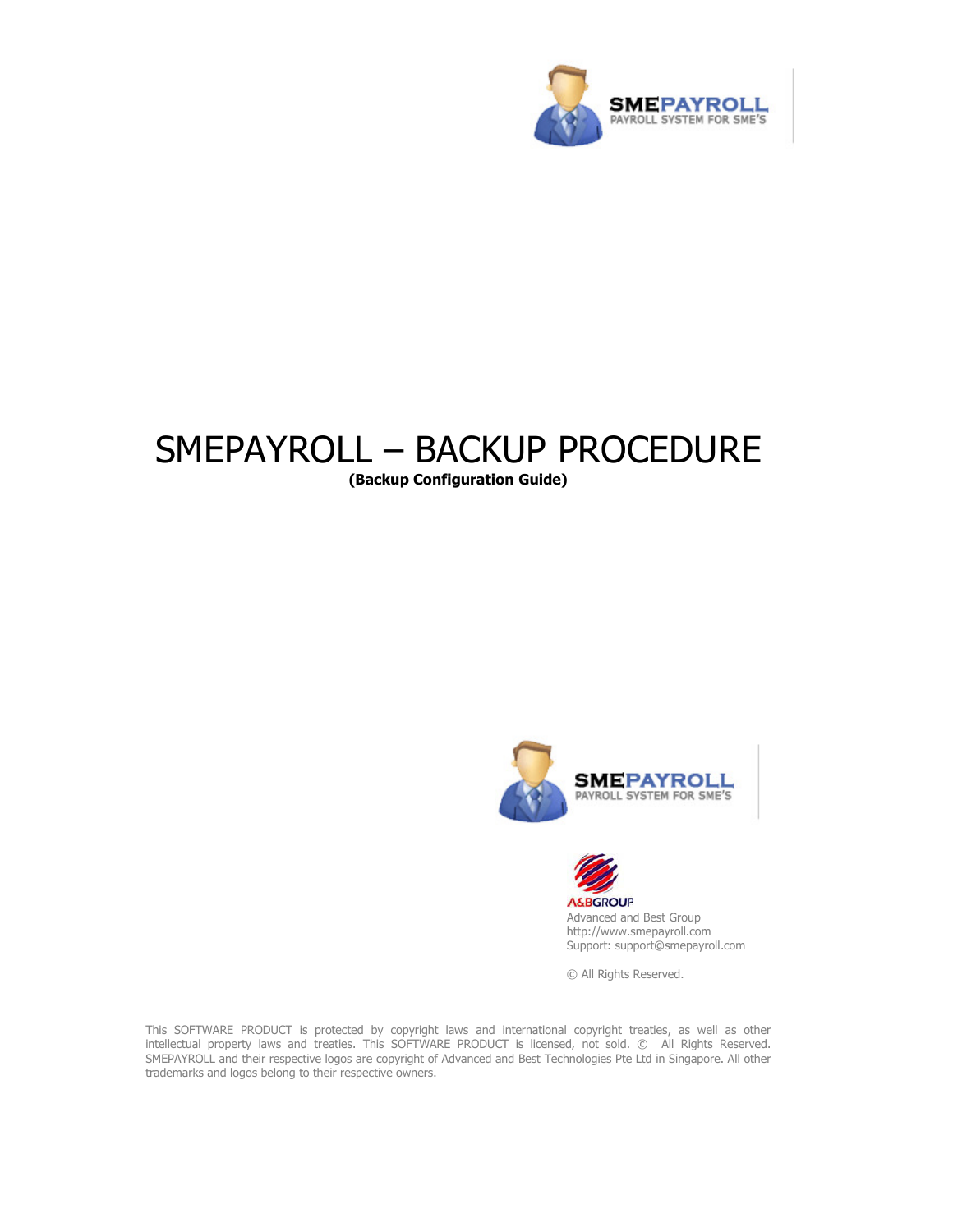

# Backup Procedure

SMEPAYROLL is a payroll package including payroll calculations, leave module and other government compliances, most of the information of SMEPAYROLL is stored in to the database.

For backup process the user can use the backup utility (DBBackupManager.exe) provided in the bin folder of the application. The general location for the utility is c:\smepayroll\bin. Following is the information regarding backup configuration for SMEPAYROLL database.

### STEP 1

#### Configuration of DB\_SETTING File

db\_settings.dat file is generally located at c:\smepayroll\bin folder, Right click on the db\_settings.dat file and open with notepad. Once opened in notepad the db\_settings.dat file would look like the one in image below.



The user will need to define only the parameter for backup\_path, as rest of the parameters are predefined, Just for the user reference following is the explanation for all the parameters:

**SERVER**=SERVER { Here you define the database server name (MS SQL Server) } DATABASE=SMEPAYROLL {Here you define the database name, generally it's configured as smepayroll} UID=sa {Here you define the database user name} PWD=abt911711 {Here you define the database user password} BACKUP\_PATH="E:\SMEPAYROLLBACKUP\" {Here you define the backup path for the database} GIRO\_FILE\_LOCATION=C:\SMEPayroll\Girofiles {Here you define the path for the Giro file generation}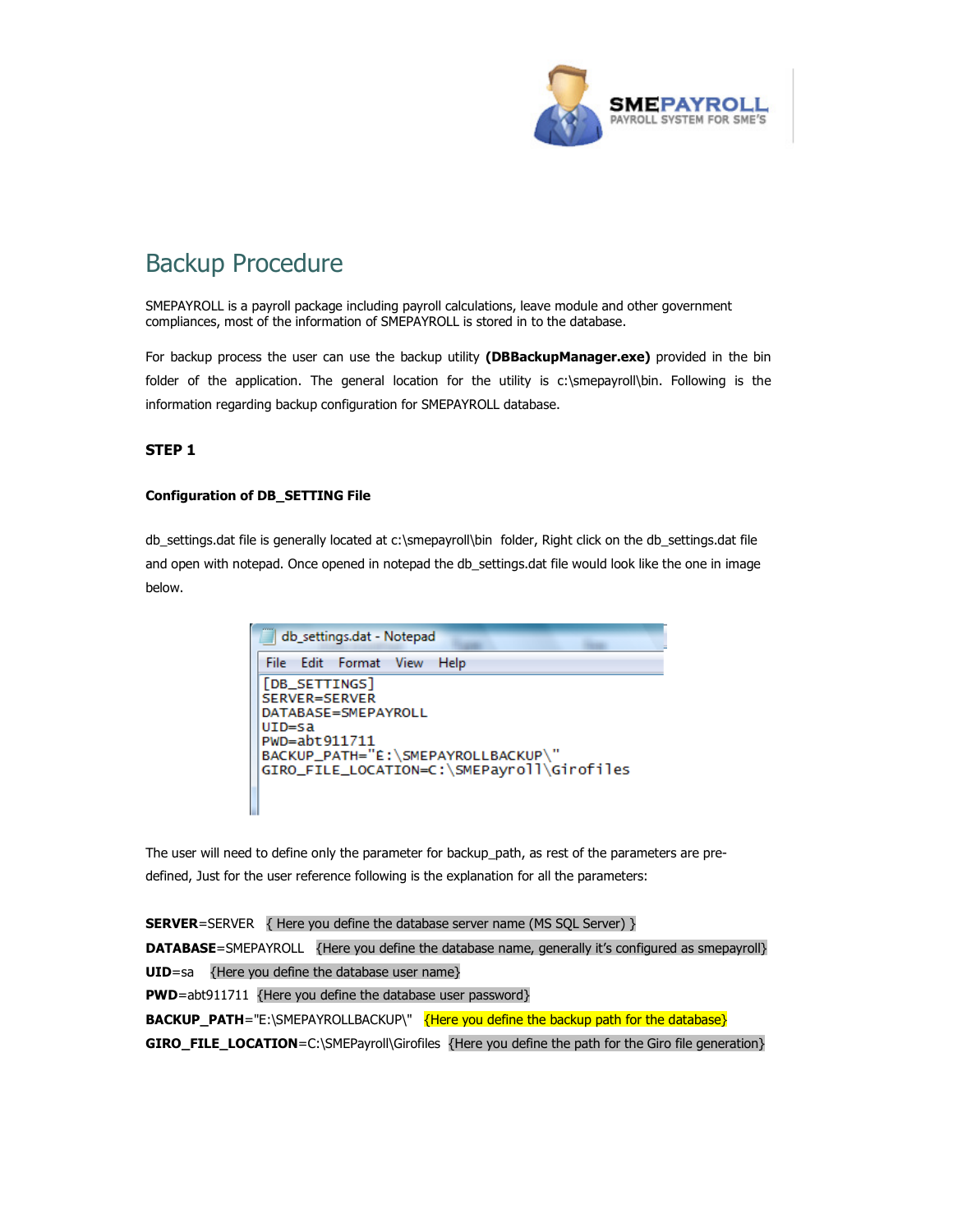

## STEP 2

#### Configuration of Schedule Task

To create a new Schedule Task for the backup go to Control Panel.



Double click on schedule task

| Name $\triangle$                                                  | Schedule                                                         | Next Run Time   Last Run Time   Status |  | $L$ Creator               |
|-------------------------------------------------------------------|------------------------------------------------------------------|----------------------------------------|--|---------------------------|
| add Scheduled Task                                                |                                                                  |                                        |  |                           |
| Antispyware Scheduled Scan   At 3:00 AM every d 3:00:00 AM  Never |                                                                  |                                        |  | Could no 0x0 monalisa.pru |
| SDMsgUpdate (TE)                                                  | Multiple schedule ti 3:38:00 AM  10:03:15 AM  Could no 0x0 genie |                                        |  |                           |
|                                                                   |                                                                  |                                        |  |                           |

Once the schedule task window is open double click on the Add Schedule task and this will launch a schedule tasker.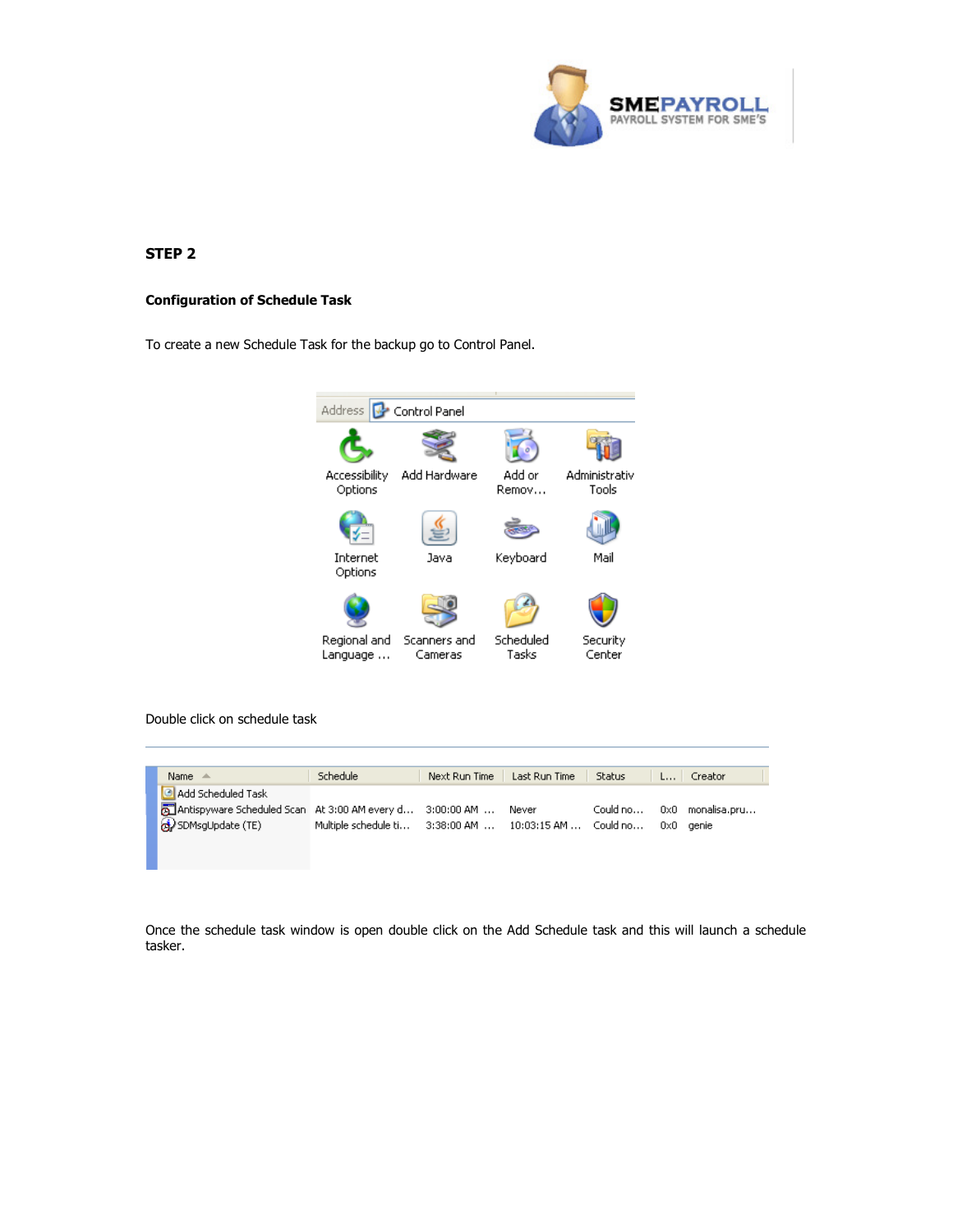



Click next on this window.

| <b>Scheduled Task Wizard</b> | Click the program you want Windows to run.<br>To see more programs, click Browse.                                                         |               |
|------------------------------|-------------------------------------------------------------------------------------------------------------------------------------------|---------------|
|                              | Application                                                                                                                               | Version       |
|                              | About Quick Time<br>Accessibility Wizard<br>ACD FotoCanvas 3.0<br>ACD FotoSlate 3.0<br>ACDSee 6.0<br><b>D</b> ACD See Device Detector 2.0 | 5.1.2600.218. |
|                              | min .<br>and the second con-                                                                                                              | Browse        |
|                              | < Back<br>Next >                                                                                                                          | Cancel        |

Click browse button on this window and browse to c:\smepayroll\bin folder. Select the file DBBackupManager.exe and click open, then click next on the window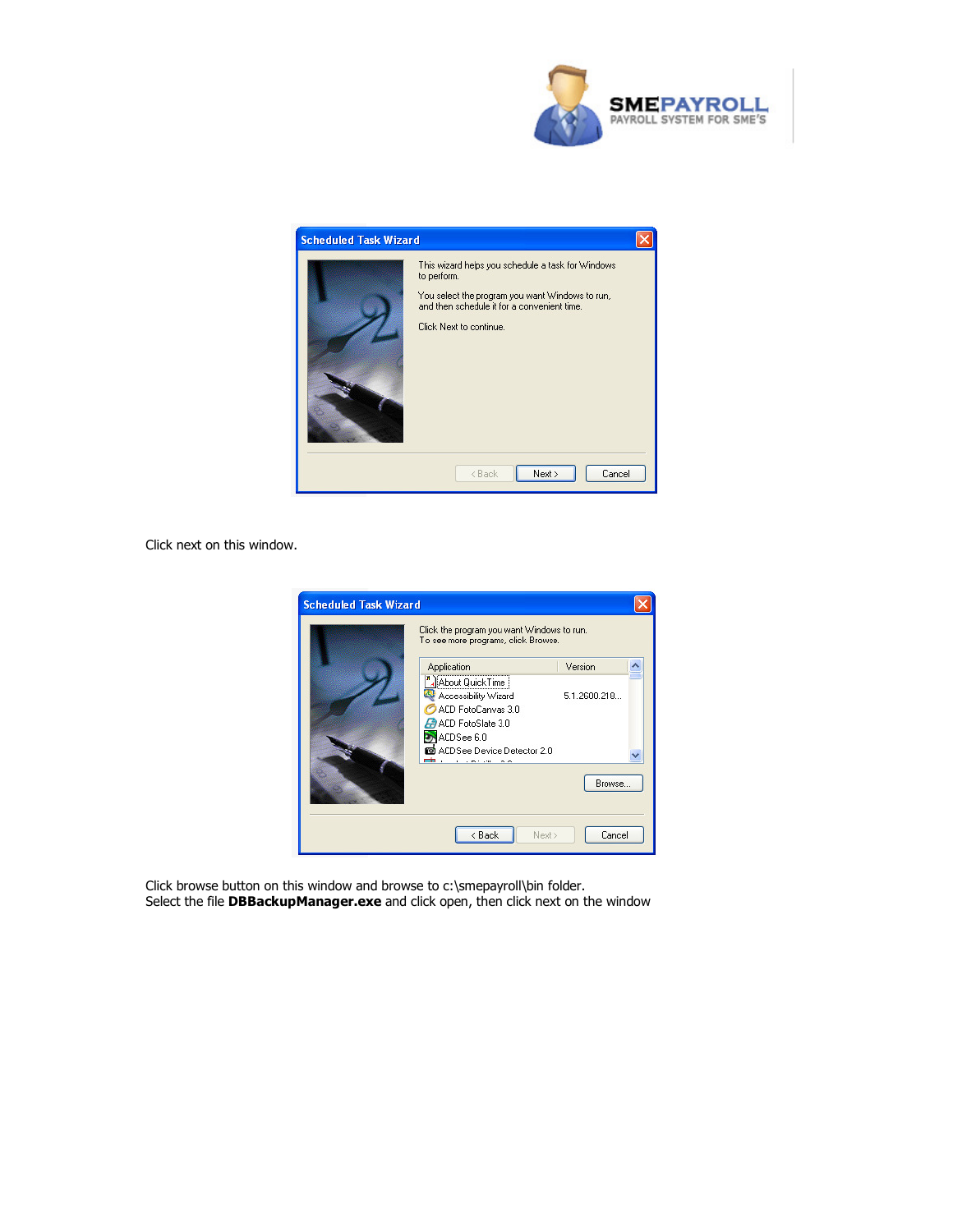



Select the option Daily and click next. (We would recommend configuring the backup to run on a daily bases and if possible on a external backup drive, this will ensure most recent data backup available in case of disaster.)

| Select the time and day you want this task to start. |
|------------------------------------------------------|
| Start time:                                          |
| $\hat{\cdot}$<br>11:00 PM                            |
| Perform this task:                                   |
| C Every Day                                          |
| Weekdays                                             |
| <b>O</b> Every<br>days                               |
| Start date:                                          |
| $\checkmark$<br>01/01/2007                           |
|                                                      |
|                                                      |

Set the start time, this will be the time the backup process would start, Perform this task select Every Day and start date by default would be current date. Click next on this window.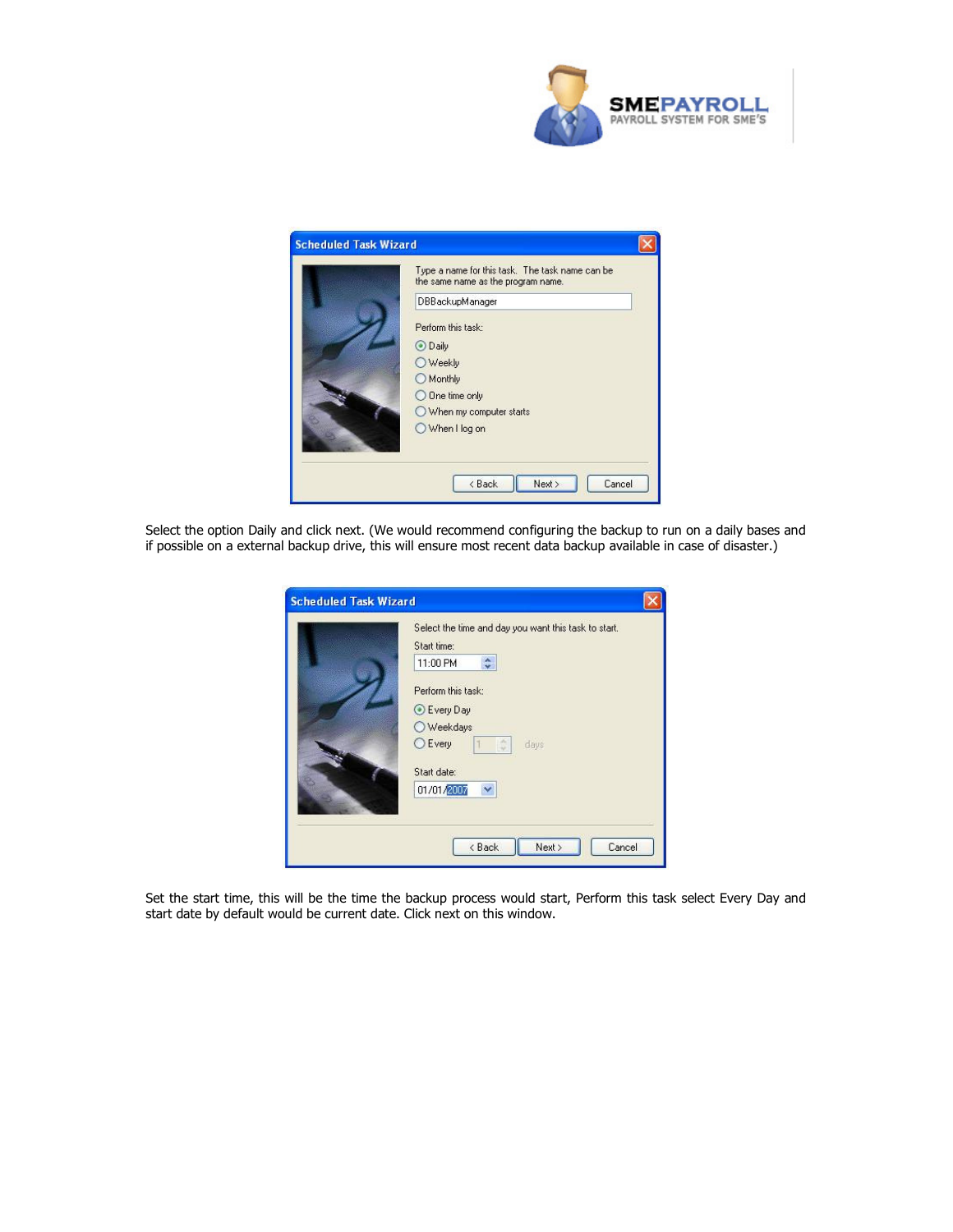

| <b>Scheduled Task Wizard</b> |                                                                 |                                                      |  |  |  |
|------------------------------|-----------------------------------------------------------------|------------------------------------------------------|--|--|--|
|                              | run as if it were started by that user.                         | Enter the name and password of a user. The task will |  |  |  |
|                              | Enter the user name:                                            | administrator                                        |  |  |  |
|                              | Enter the password:                                             |                                                      |  |  |  |
|                              | Confirm password:                                               |                                                      |  |  |  |
|                              | If a password is not entered, scheduled tasks might<br>not run. |                                                      |  |  |  |
|                              | < Back                                                          | Next<br>Cancel                                       |  |  |  |

On this window enter the system username and password. Ensure the user has administrative rights to run the **DBBackupManager.exe** on the system.



On this window click next to finish the wizard.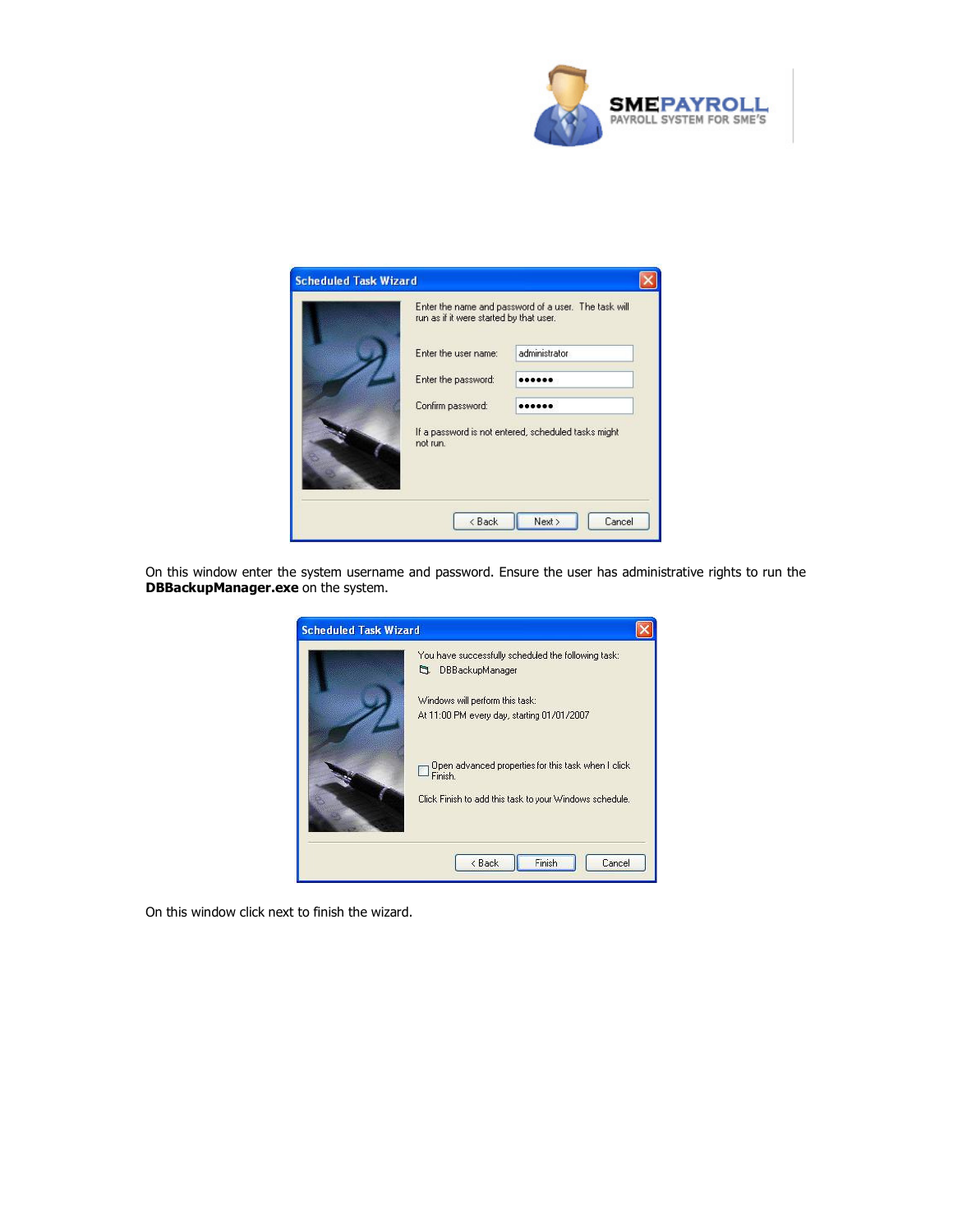



In the schedule task window you would see a new scheduled task called DBBackupManager, Right click in the task and click on run.

{Make sure the task has run successfully and file is backed up in the correct location as defined in the DB\_Setting.dat file. It is also recommended to visit the schedule task window once in a while to see that the task is running with out any issues.}